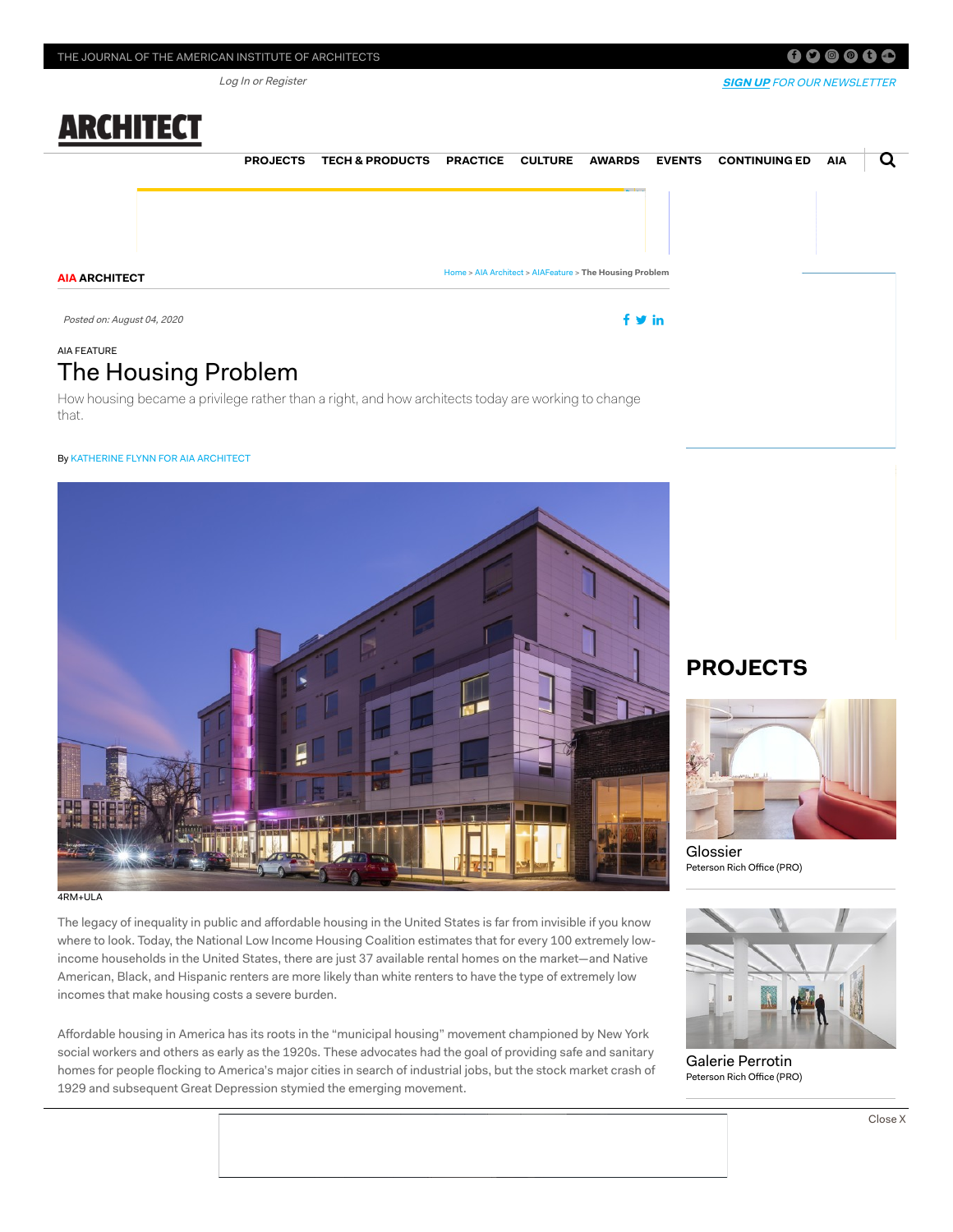Housing Authority as a permanent entity, which eventually evolved into the Department of Housing and Urban Development in 1965.

While the New Deal upheld the idea that all citizens have a right to safe and stable housing and that the federal government had an obligation to provide shelter to Americans facing economic hardship, Richard Rothstein, in his book The [Color](https://www.epi.org/publication/the-color-of-law-a-forgotten-history-of-how-our-government-segregated-america/) of Law (Liveright, May 2017), equates the housing programs that started under the New Deal as a "state-sponsored system of segregation."

To compound the issue, urban renewal policies implemented in American cities following both world wars were seen as successful in eliminating blight, but they did not prioritize the construction of new housing to replace what had been intentionally destroyed—leaving many African-American residents displaced. Policies of redlining, or the use of color-coded maps by the Home Owners' Loan Corp. (and later the Federal Housing Administration and Veterans Administration) to indicate where it was safe to insure mortgages, further limited the ability of African Americans and other racial minorities to become homeowners—one of the surest paths to the middle class in America.

In August 1967, Democratic congressman Wright Patman wrote to President Lyndon B. Johnson that "bad housing is one of the major causes of the social unrest and discontent," referring to the upheaval following the deaths of Martin Luther King Jr. and John F. Kennedy. "This is a time when we should be accelerating our housing programs to serve lower income families," he said.

While the 1968 Fair Housing Act prohibited discrimination concerning the sale, rental, and financing of housing based on religion, national origin, or sex, in practice, housing remained segregated in many areas of the United States in the years that followed. Section 235 of the act shifted aid away from local housing authorities for building public housing and funneled it into providing direct supply-side subsidies to the private sector. Findings indicate that the housing subsidy program allowed a vast majority of participating white families to purchase new housing in suburban areas, while most participating African American families bought existing homes in racially transitional neighborhoods in the inner city.

At the time, policy makers saw private companies as the country's best bet for solving the "urban crisis." "The corporate boom of the 1960s inspired hope that business would serve as an engine of social change," research fellow Alexander von Hoffman wrote in a 2012 paper for Harvard's Joint Center for Housing Studies.

A decade later, the housing voucher system—established in 1974 during the Nixon administration—reflected a major shift toward more market-based housing subsidies, taking more of the responsibility for fair housing for American citizens out of the hands of government. The Nixon administration also saw vouchers as a way to break up concentrations of poverty and foster racial and economic integration.

Direct rental assistance gained even more traction under President Ronald Reagan. Members of the Reagan administration, unlike Nixon officials—who had been sympathetic to the idea of building some low-income housing—were serious about shutting down direct government-subsidized production programs.

From 1950 to 1980, the total Black population in America's urban centers increased from 6.1 million to 15.3 million. During this same 30-year span, white Americans steadily moved out of the cities into the suburbs, taking employment opportunities into communities where Black Americans were not welcome to live.

#### **Present-Day Challenges**

With a 30% gap between the homeownership rates of white and Black households and a 10-to-one disparity between the net worth of white families and Black families, housing in the United States remains far from equitable today. Currently, federal funding for public nonprofit housing development is weak, despite high demand that will most likely only be exacerbated by the COVID-19 crisis.

"Social and financial security are intrinsically linked, and empathetic architecture is the scaffold for building a healthy, equitable and just society," says William Bates, FAIA, 2019 AIA President. "Providing stable housing is one of the most basic ways we can begin to address systemic racial inequalities," Bates says.



[The Helix](https://www.architectmagazine.com/project-gallery/the-helix_o) N<sub>RB</sub>

#### view [more](https://www.architectmagazine.com/project-gallery/)





[Core Materials:](https://www.architectmagazine.com/videos/core-materials-better-concrete-better-steel_o) Better Concrete, Better Steel

#### view [more](https://www.architectmagazine.com/videos)

### **MOST POPULAR**



**Buck & [Rider](https://www.architectmagazine.com/project-gallery/buck-rider)**



**A [Biomorphic](https://www.architectmagazine.com/Design/a-biomorphic-museum-addition-in-texas-a-monolithic-bibliotheater-in-shanghai-and-a-railway-development-in-the-netherlands_o) Museum Addition in Texas, a...**



**Week in Tech: Plant [Prefab's](https://www.architectmagazine.com/technology/week-in-tech-plant-prefabs-passive-houses_o) Passive Houses**



**The [Space](https://www.architectmagazine.com/aia-architect/aiafuture/the-space-race_o) Race**



**U.S. Green [Building](https://www.architectmagazine.com/practice/u-s-green-building-council-names-2021-board-of-directors_o) Council Names 2021...**



Close X